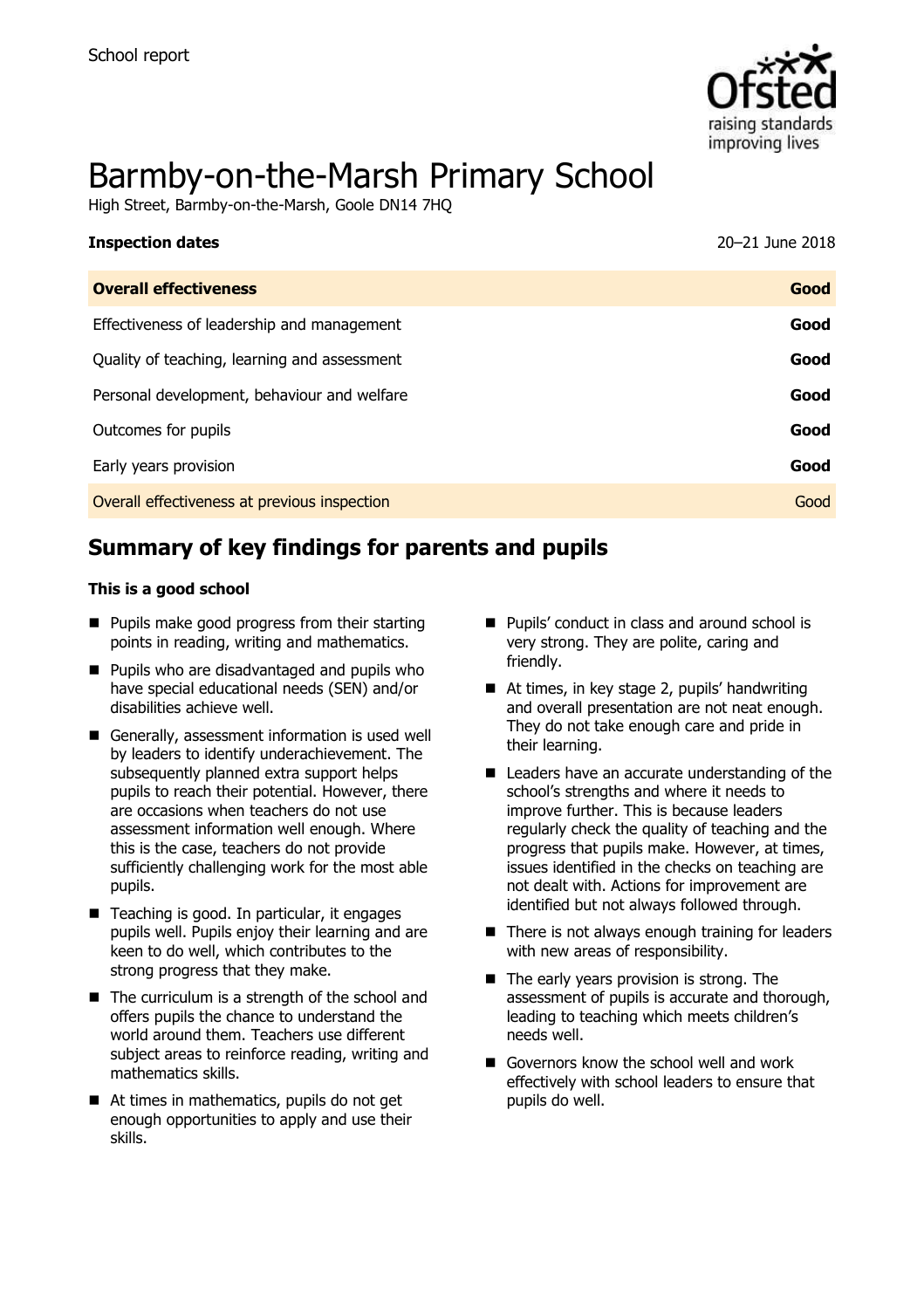

# **Full report**

### **What does the school need to do to improve further?**

- **Strengthen teaching and therefore further improve the attainment and progress of** different groups of pupils, especially the most able pupils, by ensuring that:
	- pupils are consistently well challenged across the curriculum, especially in mathematics and writing, so that all groups of pupils across all classes can acquire skills rapidly
	- all teachers use assessment information accurately to plan activities across all areas of the curriculum which closely meet the needs of different groups of pupils
	- in mathematics, pupils have regular opportunities to use and apply their skills.
- Improve the behaviour of pupils further, by:
	- $-$  continuing to work with pupils in key stage 2 so that they understand the importance of presenting their work neatly.
- $\blacksquare$  Improve the leadership and management by:
	- $-$  ensuring that issues that arise from checks made on teaching are followed through so that teaching improves further
	- providing ongoing training and support for leaders who have new areas of responsibility.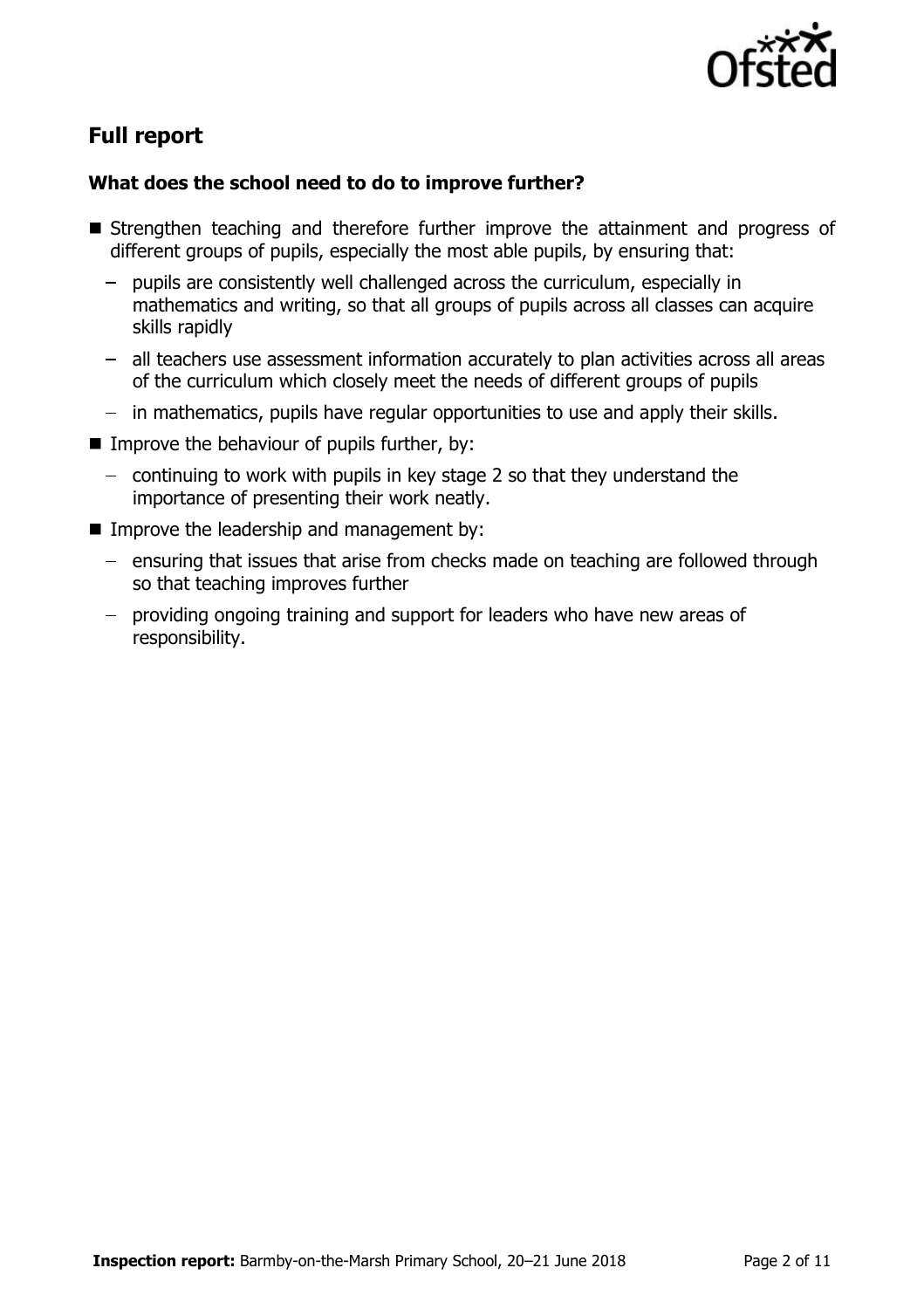

# **Inspection judgements**

#### **Effectiveness of leadership and management Good**

- The headteacher and his leaders understand the school well. They accurately evaluate the impact of the work they do on the pupils. This also means that they know what the school needs to improve.
- The assessment system in school means leaders have a very close understanding of all pupils' individual needs. As such, they identify underachievement early and provide useful and effective support which helps pupils make rapid progress over time.
- The accurate evaluation of the provision comes from the leaders' regular checks on teaching and pupils' progress. However, while they respond rapidly to pupils' underachievement, they are not as quick to action necessary improvements to teaching where issues are identified.
- Appraisal is used well by leaders, supported by governors. The targets set are challenging and clear. They also link into the school's key priorities for improving the school, and pupils' progress. Staff are held to account against these objectives.
- Training is provided for all staff and this is of a high quality. Leaders organise training with another local school, and with the local authority, to ensure that staff get the chance to share best practice with colleagues in nearby schools.
- $\blacksquare$  However, training and support for leaders with new areas of responsibility have not been strong enough, meaning that leadership of certain areas needs to improve. Specifically, issues identified in the teaching of mathematics are understood, but have not been improved quickly enough. This is because the leadership of this area has not been given enough guidance and has not responded rigorously.
- The funding attracted by disadvantaged pupils is used well. The school provides support in the classroom to support these pupils' progress. They also use funding to ensure that these pupils can access the full curriculum, including after-school clubs and trips with their peers. This all helps these pupils achieve well, in line with their peers.
- The leadership of pupils who have SEN and/or disabilities is strong. These pupils' needs are well understood by leaders, who liaise very closely with other teachers and teaching assistants. Leaders ensure that staff know how to meet these pupils' needs and help them to make good progress. As a result, these pupils achieve well in terms of their academic progress, and the progress that they make in managing their feelings and behaviour.
- The curriculum is a particular strength of the school. It has been revised recently with close consideration of pupils' interests and needs as they move into the wider world. As such, the curriculum is broad and balanced and there are regular opportunities for pupils to learn different topics in great depth, while also reinforcing their reading, writing and mathematics skills.
- The curriculum also provides pupils with the chance to learn about different faiths and cultures, as well as the different life choices people make. Consequently, it enhances pupils' spiritual, moral, social and cultural development, and their understanding of British values. This is also reflected in their strong conduct and positive attitudes to learning.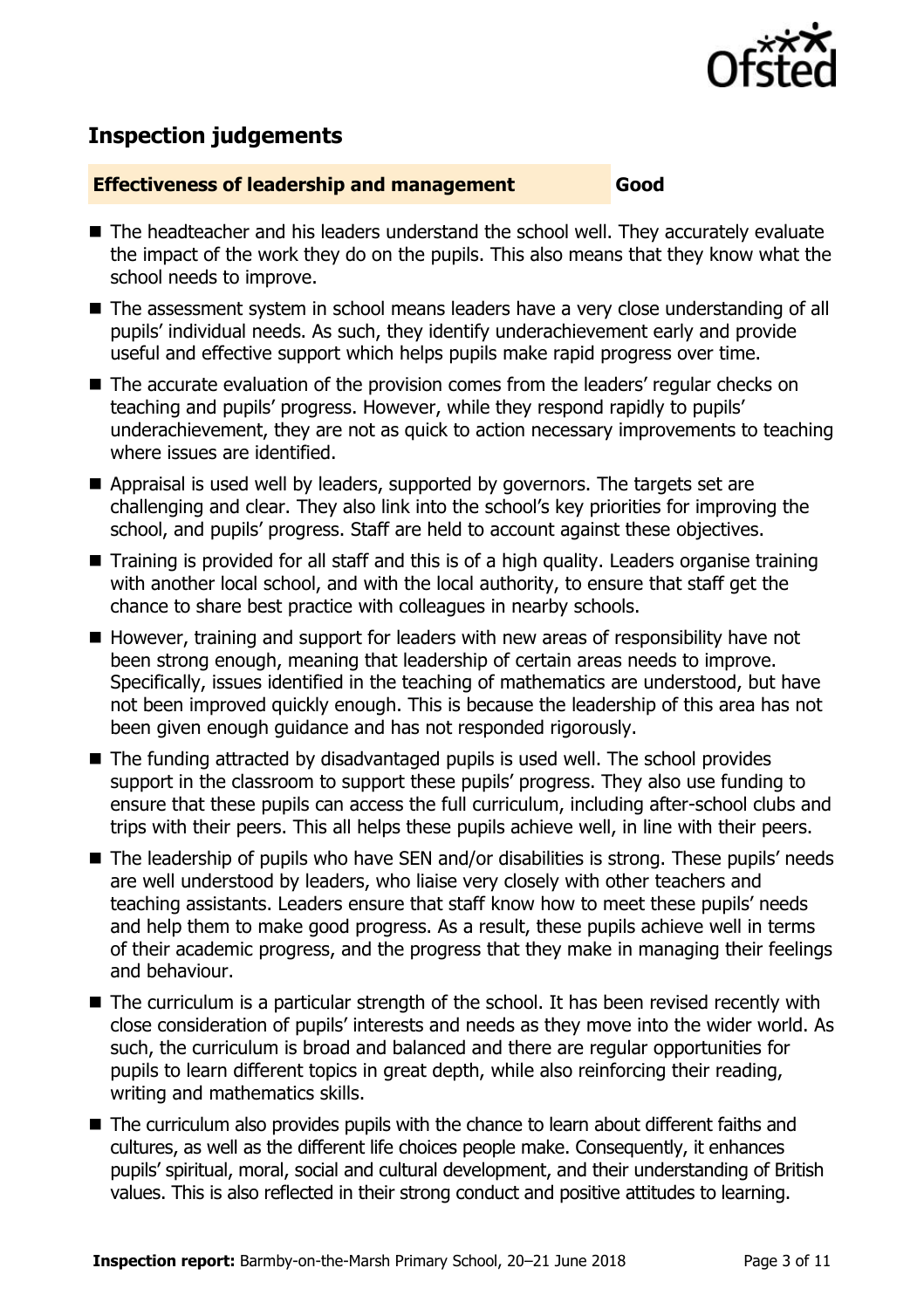

- The sports premium funding is spent wisely. This has been a focus for leaders and they have made astute decisions to ensure that pupils can play varied sports throughout the year, during the day in physical education lessons, and in after-school clubs. They have used specialist coaches to teach the pupils, and to train the adults so that their teaching improves. This has led to improved participation of pupils in sport across the school, as well as success in local sporting competitions.
- **Parents are very pleased with the school. The very large majority speak positively** about the school, in terms of their children's happiness, safety and progress. They feel well informed and that the adults care for their children. Parents report that the headteacher is very approachable, as are his team of teachers. They listen to parents' concerns and are quick to respond.
- The local authority has worked with the school to support improvements. Like leaders in school, they have not always acted upon their findings. However, their messages to the school have been clear and accurate and they have brokered support with other schools to ensure that the school is able to access strong training for teachers in school.

#### **Governance of the school**

- Governors understand the school well. They are committed to the school and, as such, they challenge and question leaders effectively, ensuring that decisions are made in the best interests of the pupils.
- Governors understand the school's areas for improvement and recognise what it is doing well, and how it has improved since the last inspection.
- Governors take their responsibilities seriously, including making sure that funding, such as that for disadvantaged pupils and those who have SEN and/or disabilities, is spent effectively and thus has a positive impact on these pupils.
- Governors work with the headteacher to ensure that adults are held accountable for their work and the impact they have on pupils, through the appraisal system.

#### **Safeguarding**

- The arrangements for safeguarding are effective. There are detailed records of staff in terms of their identity and qualifications, as well as their suitability for working with children.
- Leaders ensure that staff are trained regularly and this training is refreshed periodically, so that everyone understands how to keep children safe. This also means that staff know how to respond if a child is at risk, or if they need further support from the school. Staff know who to go to if they believe that a child is unsafe.
- Leaders and governors regularly review policies and protocols so that they are up to date and fit for purpose to support pupils' safety. These policies are readily available for pupils, parents and staff to access.
- The school works effectively with a range of external agencies, including the local authority, to support pupils who are vulnerable. The school uses these agencies to engage support for whole families to ensure that children are safe and well safeguarded.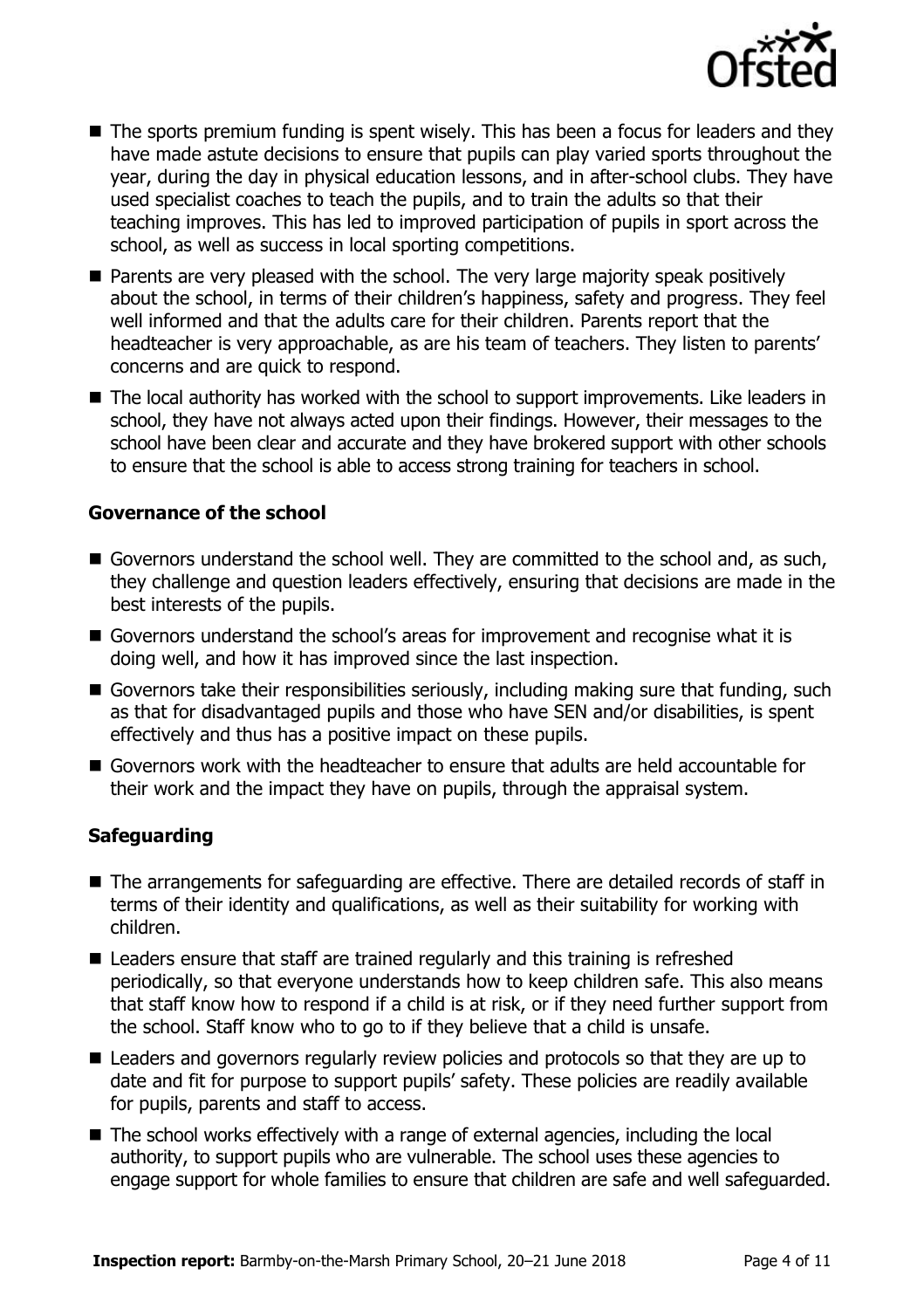

**Pupils and parents also know what to do if they have a concern around pupils' safety.** There is a range of information available to parents and pupils, and there are identified people in school they know to go to if they are worried.

#### **Quality of teaching, learning and assessment Good**

- Teaching is good and meets the needs of pupils well. This leads to pupils making good progress and a very high proportion reaching the expected standards in reading, writing and mathematics.
- Teaching supports different groups of pupils well, including disadvantaged pupils and those who have SEN and/or disabilities. However, at times, there is some lack of challenge, which means that the needs of the most able pupils are not met closely enough at times.
- Teaching is engaging as a result of the engaging curriculum, which leads to good conduct from pupils, who demonstrate positive attitudes to learning. This contributes to the strong progress they make. In key stage 1, pupils take pride in their learning and have developed good handwriting skills quickly. However, this is not the case in key stage 2, where handwriting and overall presentation is not neat enough.
- Teaching of writing has improved this year, following some disappointing outcomes last year. Teachers provide more opportunities for pupils to write regularly and at length. This helps pupils to develop a strong stamina for writing and to practise and improve their use of spelling, grammar and punctuation. At times, however, there is a lack of challenge from teachers. Teachers do not always take the chance to get pupils to improve their writing further, or to use more sophisticated language, for example.
- Reading is also well taught. Pupils read widely and often and this means that they are enthusiastic readers, who not only develop phonics skills very quickly and from an early age, but continue to develop more complex reading skills such as inference and deduction. This opens pupils up to a wide range of authors and genres in their reading and they develop a strong passion for reading.
- $\blacksquare$  Mathematics is also well taught. Pupils regularly practise their skills so that their mental agility improves. At times, they also use and apply these skills to develop their mathematical understanding further. However, they do not get these opportunities often enough. Consequently, there is a lack of challenge in their learning, which especially inhibits the progress of the most able pupils.
- Assessment of pupils' progress is accurate. Where teachers report on pupils' progress throughout the year, leaders use the information well to identify underachievement and provide key support for pupils, as necessary. This leads to good progress over time.
- $\blacksquare$  However, the day-to-day assessment that teachers undertake of pupils, for example when they question pupils or check their work in their books, is not always used well. Teachers do not always use the information precisely enough to identify pupils' next steps in learning. Largely, this means that where most-able pupils have secured their learning quickly, teachers are sometimes slow to provide more challenging work to stretch these pupils further. This can slow progress for the most able pupils.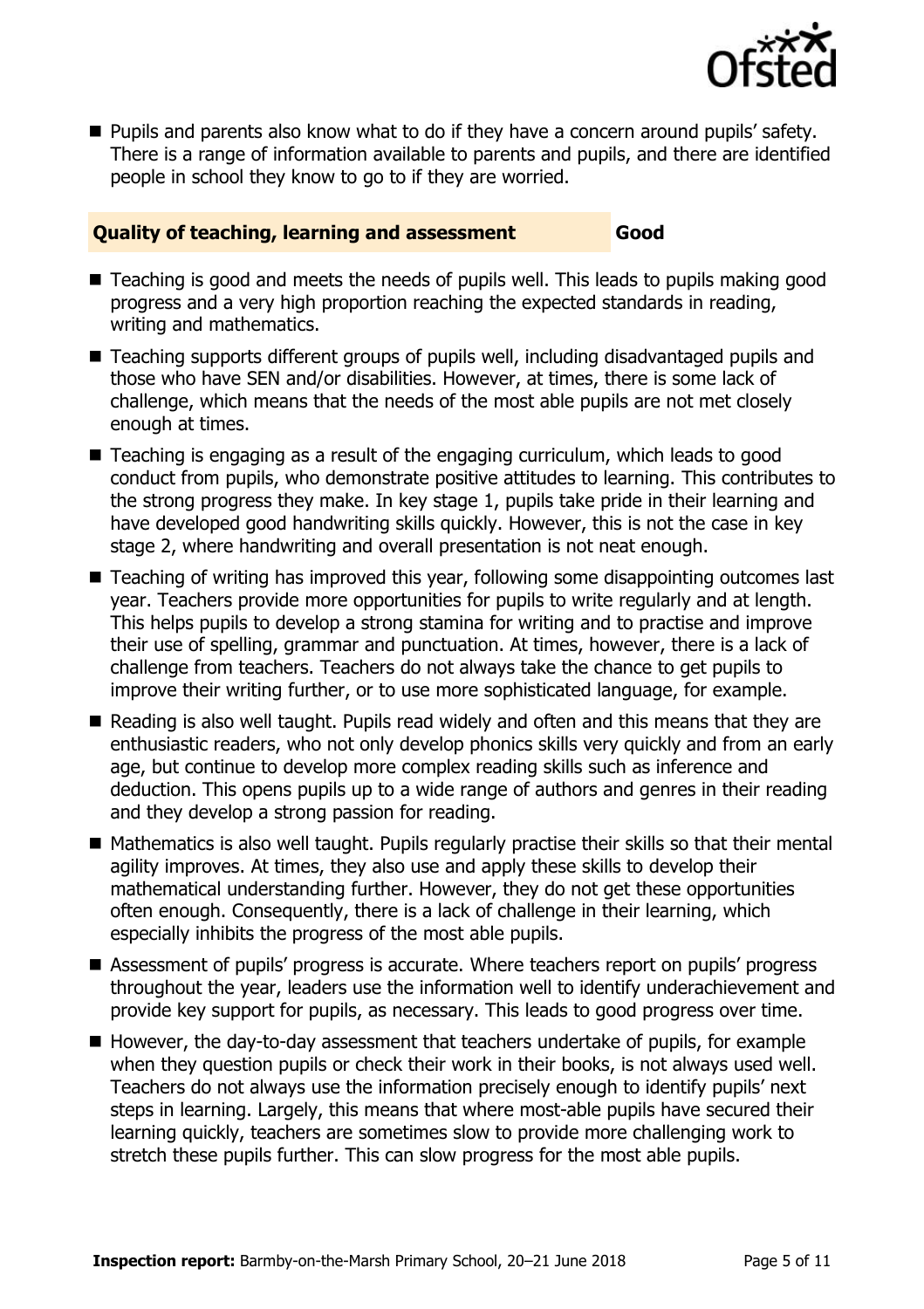

#### **Personal development, behaviour and welfare Good**

#### **Personal development and welfare**

- The school's work to promote pupils' personal development and welfare is good.
- **Pupils are safe and feel safe. They can also describe why they feel safe. Parents agree** with their children. All report that pupils are well cared for by adults. Pupils report that there is always someone they can talk to if they have a question or a worry.
- Bullying is rare, and pupils and parents report that any matters are dealt with quickly, so they do not persist. There are very few serious behaviour incidents and any minor incidents are taken seriously, so that few pupils repeat poor behaviour. All this helps pupils to feel safe. Many pupils and parents described the school community as a family, and the pupils' positive relationships with adults and other pupils demonstrate this.
- $\blacksquare$  Pupils know how to keep themselves safe in various situations, thanks to regular events in school. There have been sessions held by the local police and fire brigade to help pupils keep themselves safe. There has also been a focus on showing pupils and parents the potential dangers of using the internet and how to avoid these, or what to do if they feel worried.
- **Pupils have access to a strong curriculum which encourages them to take part in lots of** sporting activities and helps their understanding of how to eat healthily and which foods they should not eat too often. This is further supported by the school dinners, which are healthy and tasty; the large majority of pupils choose to eat school dinners.

#### **Behaviour**

- The behaviour of pupils is good.
- **Pupils conduct themselves well at all times of the day, during lessons and around** school. They are always polite to one another and adults. Routines are well established, meaning that adults rarely need to remind pupils of their expectations. This creates a safe and happy environment, and also means that pupils do not waste learning time.
- In class, pupils demonstrate positive attitudes to learning. They are very keen to take part in learning, answer questions and work in teams. This contributes to their positive outcomes. However, in key stage 2, some pupils do not take enough pride in their learning; their handwriting is particularly weak at times.
- Attendance is very high, and this is especially the case for disadvantaged pupils. A much lower than average proportion of pupils are absent persistently. Pupils want to come to school, thanks to the engaging curriculum and caring atmosphere in school. It is also because leaders work effectively with families where regular absence is more of an issue.

#### **Outcomes for pupils Good**

**Pupils'** outcomes are good. A very high proportion reach the expected standard for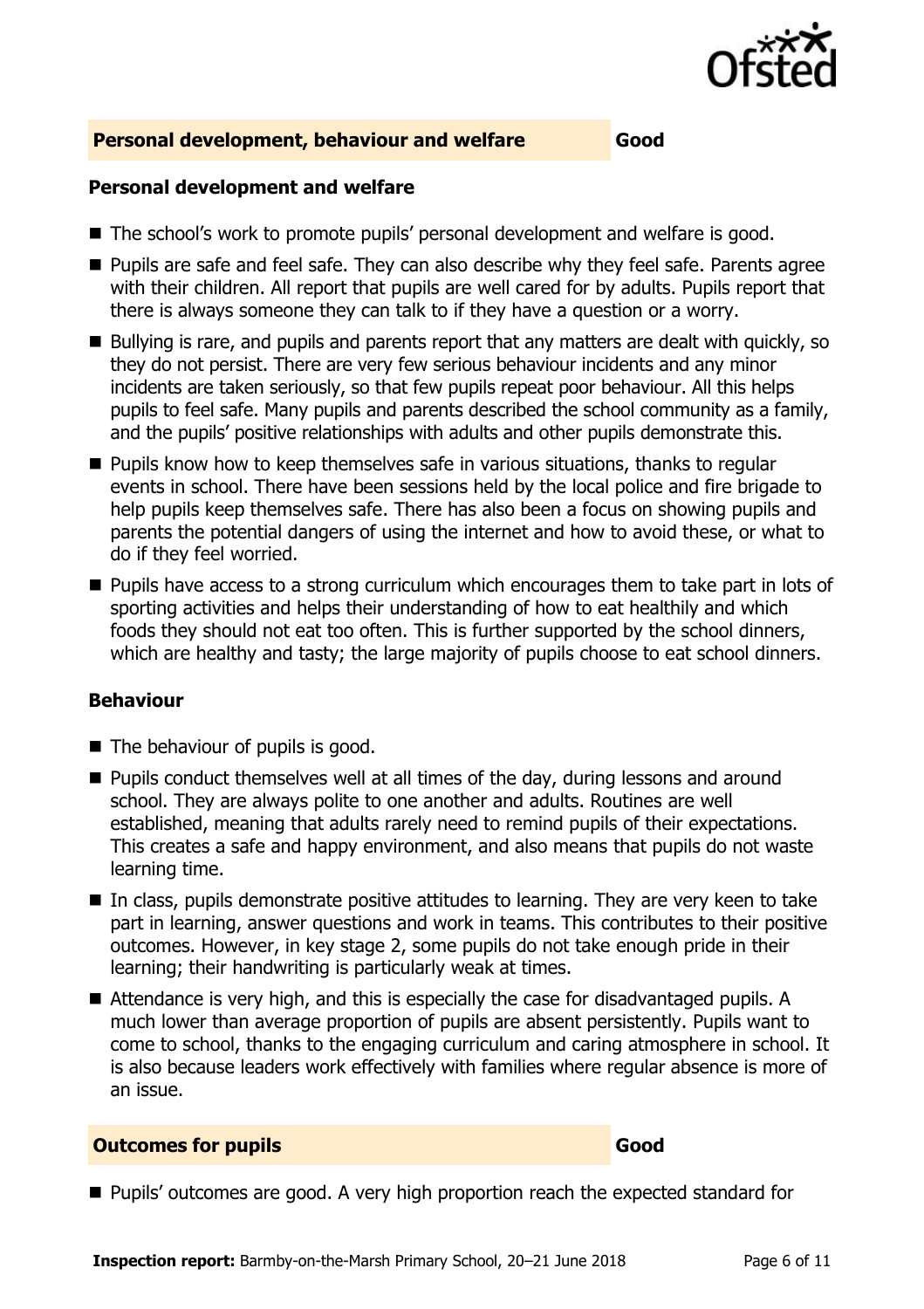

their age by the end of each key stage. The proportion of pupils who exceed this standard is improving. This is the case in reading, writing and mathematics, because of the strong teaching.

- The outcomes for different groups of pupils are good. This is the case for disadvantaged pupils and for those who have SEN and/or disabilities. Low- and middleability pupils also do well. At times, the most able pupils' progress is less rapid than it could be, where work is not challenging enough.
- Outcomes in phonics are very strong. By the end of Year 1 a much higher than average proportion of pupils pass the phonics screening check. As a result of good teaching and strong systems, these pupils make rapid progress in securing their phonics knowledge. They then use their phonics in reading and writing from a young age, which supports rapid progress in reading and writing as well.
- In mathematics, outcomes are strong and improving. At times, there are not enough opportunities for pupils to use and apply the skills that they practise. In addition, some of the most able mathematicians do not make rapid progress like their peers, which can hinder them from reaching the higher standards. However, overall, pupils' attainment and progress in mathematics is strong.
- **Progress and attainment in writing have improved this year, following some slower** progress in recent years. This is due to teachers providing more opportunities for pupils to write at length. This has led to an increased proportion reaching the expected standard for their age. Again, at times, some of the most able pupils are not pushed to improve their work, which can slow their progress over time.

#### **Early years provision Good Good**

- Children enter the Reception class with levels of development which are typical for their age. From these starting points, children make good progress. A very high proportion reach a good level of development and a high proportion, compared to the national average, exceed this standard.
- There is strong provision in place to help children make good progress. The indoor and outdoor areas are well set out so that children can engage with activities which interest them, and which support key aspects of their development. This is the case for different groups of children, including disadvantaged pupils and those who have SEN and/or disabilities.
- There is new leadership of the setting and more training and support is needed to ensure that the early years' strengths and areas for improvement are clearly understood. However, despite this, the teaching and the curriculum are strong, and children are well served.
- Adults in the setting interact very well with children, ensuring that they are well guided and understand the activities provided for them. They also question children skilfully so that children's oral communication development is also nurtured and improved. The relationships between adults and children are very positive, helping children to feel safe, and confident to learn.
- Activities are well planned because the assessment of children is regular, robust and accurate. Importantly, adults use this information well to plan children's next steps in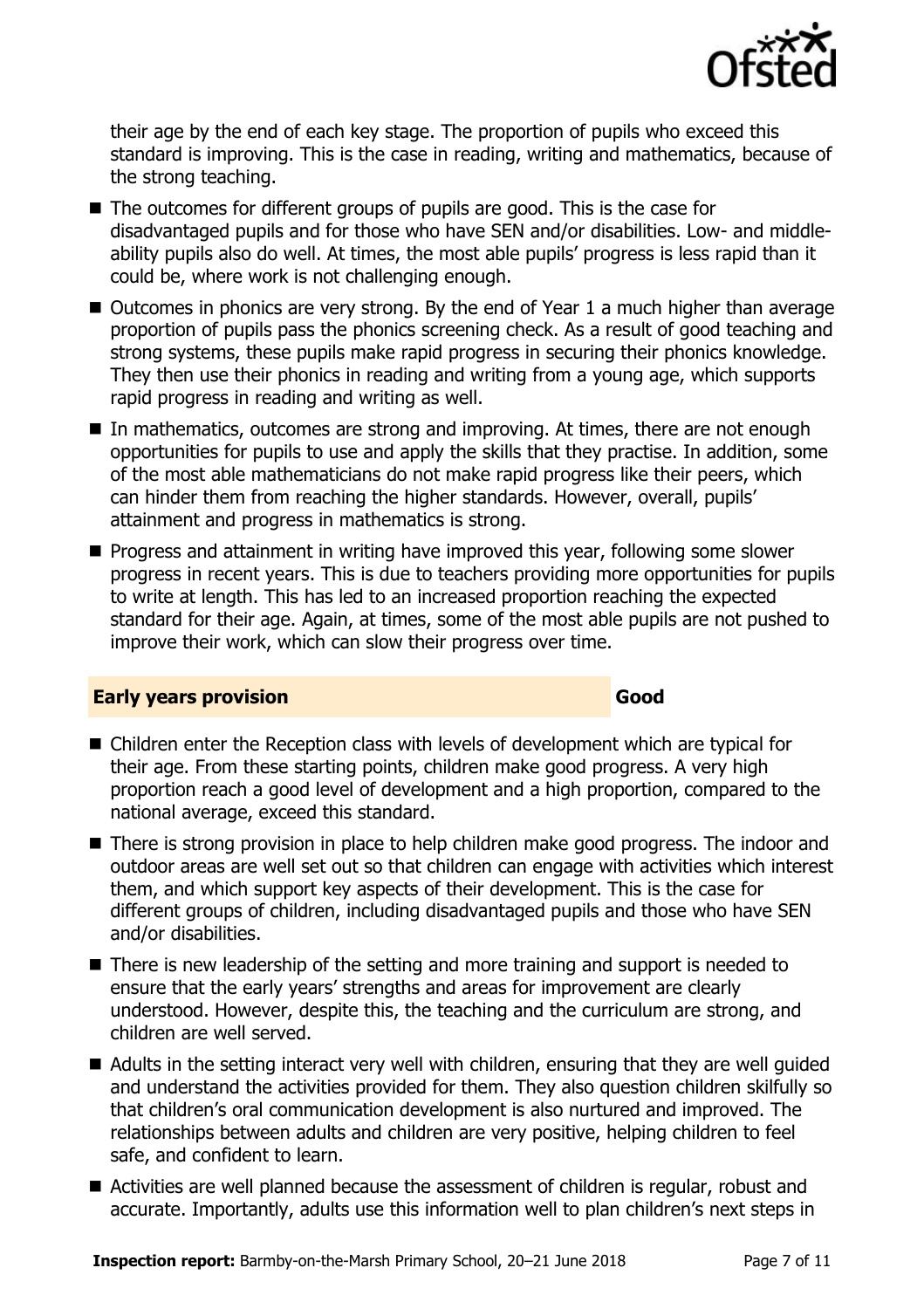

learning. This leads to the strong progress that children make, and, as a result, children are well prepared for their learning when they arrive in Year 1.

- **Phonics is well taught, on a regular and systematic basis, ensuring that children acquire** their phonics skills quickly and securely.
- Both indoors and outdoors, children can access activities to develop their reading, writing and mathematics skills. This includes the problem-solving areas, where children practise their reasoning and investigative skills. For example, in role play, children have a shop where they price items and have to use their mathematics skills to tell customers how much to pay for their shopping.
- **Parents have very positive views of the early years. They report that support for their** child to transition from pre-school settings to the Reception class are very strong. Their children settle quickly and enjoy coming to school. Equally, when they leave Reception, thanks to the regular visits they make to the key stage 1 classroom, children are confident to make the move to Year 1.
- Safeguarding in the early years is effective and the legal welfare requirements are in place and met appropriately.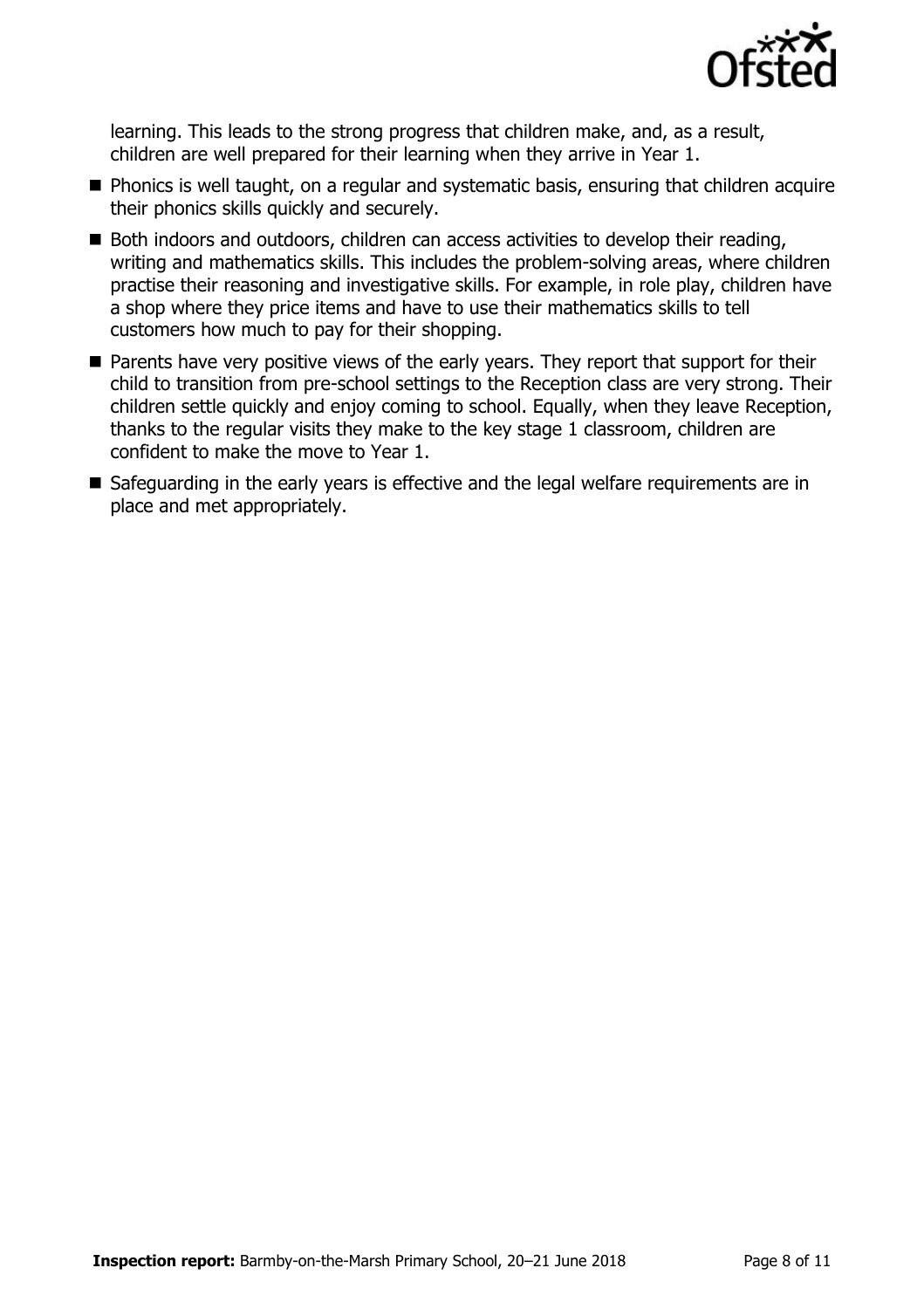

# **School details**

| Unique reference number | 117824                   |
|-------------------------|--------------------------|
| Local authority         | East Riding of Yorkshire |
| Inspection number       | 10047604                 |

This inspection of the school was carried out under section 5 of the Education Act 2005.

| Type of school                      | Primary                                    |
|-------------------------------------|--------------------------------------------|
| School category                     | Community                                  |
| Age range of pupils                 | 4 to 11                                    |
| <b>Gender of pupils</b>             | Mixed                                      |
| Number of pupils on the school roll | 47                                         |
| Appropriate authority               | The governing body                         |
| Chair                               | Mr Jonathan Longthorp                      |
| <b>Headteacher</b>                  | Mr Liam Jackson                            |
| Telephone number                    | 01757 638336                               |
| Website                             | www.barmbyonthemarshprimary.co.uk          |
| Email address                       | barmbyonthemarsh.primary@eastriding.gov.uk |
| Date of previous inspection         | 4 June 2014                                |

#### **Information about this school**

- Most pupils are White British. The proportions of pupils who are from minority ethnic groups or who speak English as an additional language are well below average.
- A lower than average proportion of pupils is disadvantaged.
- The proportion of pupils who have SEN and/or disabilities is well below average. The proportion of pupils who have an education, health and care plan is well above average.
- **Pupils start in the school in the Reception class on a full-time basis.**
- In 2017, the school met the government's current floor standards, which are the minimum expectations for pupils' attainment in English and mathematics.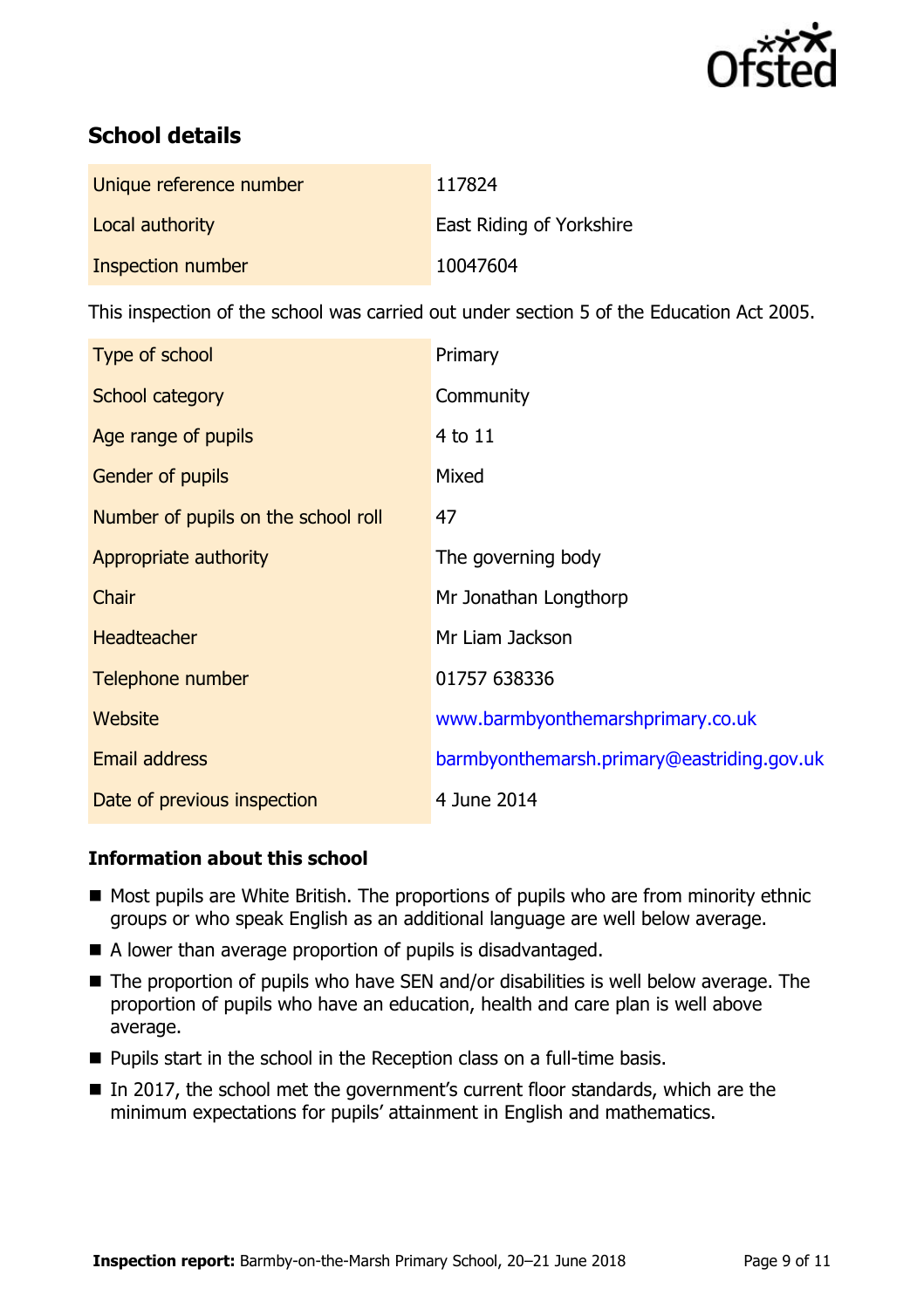

# **Information about this inspection**

- The inspector observed teaching and learning in a range of lessons and scrutinised work in some pupils' books.
- The inspector observed and spoke with pupils during lessons and at breaktime. She also met formally with two groups of pupils from Year 1 to Year 6.
- $\blacksquare$  The inspectors heard pupils read from Year 6.
- Meetings were held with senior and middle leaders. Meetings also took place with a group of governors, including the chair of the governing body, and with a representative from the local authority.
- The inspector scrutinised a range of documents, including the school's arrangements for safeguarding, performance management procedures, leaders' monitoring documentation, leaders' reports to governors and pupils' attendance and behaviour information. They also looked at the school's assessment information showing pupils' attainment and progress.
- The inspector considered the views of parents through the 41 responses to Ofsted's online questionnaire, Parent View. She also spoke to a range of parents as they brought their children to school.

#### **Inspection team**

Fiona McNally, lead inspector **Constanting Constanting Constanting Constanting Constanting Constanting Constanting Constanting Constanting Constanting Constanting Constanting Constanting Constanting Constanting Constanting**